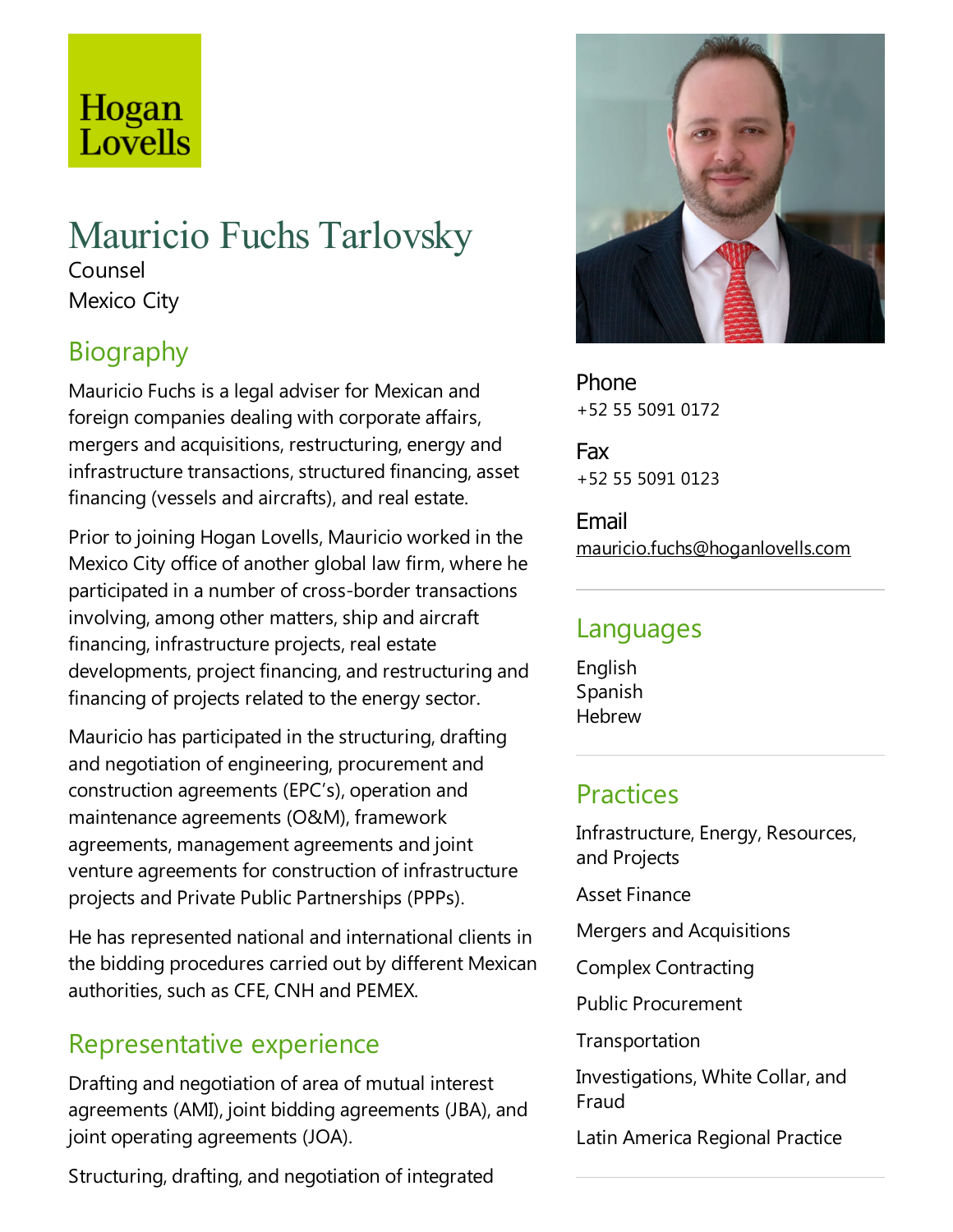exploration and extraction services agreements (CSIEE) for contractual areas of San Ramón y Blasillo and Olmos.

Advised clients on the acquisition process for renewable power generation projects.

Advised airlines and banking institutions in the financing structures for the acquisition of aircrafts and engines.

Drafting and negotiation of a framework agreement and an engineering, procurement, construction and management agreement for the development of a Solar Power Plant for a construction company.

Assisted in the drafting of an EPC agreement and O&M agreement for de construction and development of a Wind Generation Power Plant.

Advised an international banking institution as agent for a syndicate loan of approximately USD\$700m to Seadrill for the financing of 5 drilling rigs.

### Awards and rankings

- **Energy and Natural Resources (Mexico), Rising Star,** Legal <sup>500</sup> Latin America, 2019-2022
- $\blacksquare$  Next Generation Partner, Energy and Natural Resources, Legal 500, 2021
- Recommended, Compliance, Legal 500, 2020-2021

#### Latest thinking and events

- **News** 
	- $\blacksquare$  New requirements for the transportation of goods and merchandise within Mexico
- Webinar
	- $\blacksquare$  Things you should know: Mexican insolvency proceedings and their recognition in the U.S.
- **Hogan Lovells Publications** 
	- A Comparative Guide: Impact of COVID-19 on the Infrastructure and Energy Sector
- **Press Releases** 
	- $\blacksquare$  Hogan Lovells Celebrates the New Year with 29

#### Industries

Energy and Natural Resources Diversified Industrials Automotive Financial Institutions

### Areas of focus

Oil and Gas:Exploration and Production

Power: Renewable Power

Project Finance, DFI and ECA Finance

## Education and admissions

#### Education

LL.M., New York University School of Law, 2008

Postgraduate Diploma, Universidad Iberoamericana, 2005

Postgraduate Diploma, Instituto Tecnológico Autónomo de México, 2004

Law Degree, Universidad Iberoamericana, 2003

## **Memberships**

Mexican Bar (Barra Mexicana de Abogados)

#### Bar admissions and qualifications

Mexico